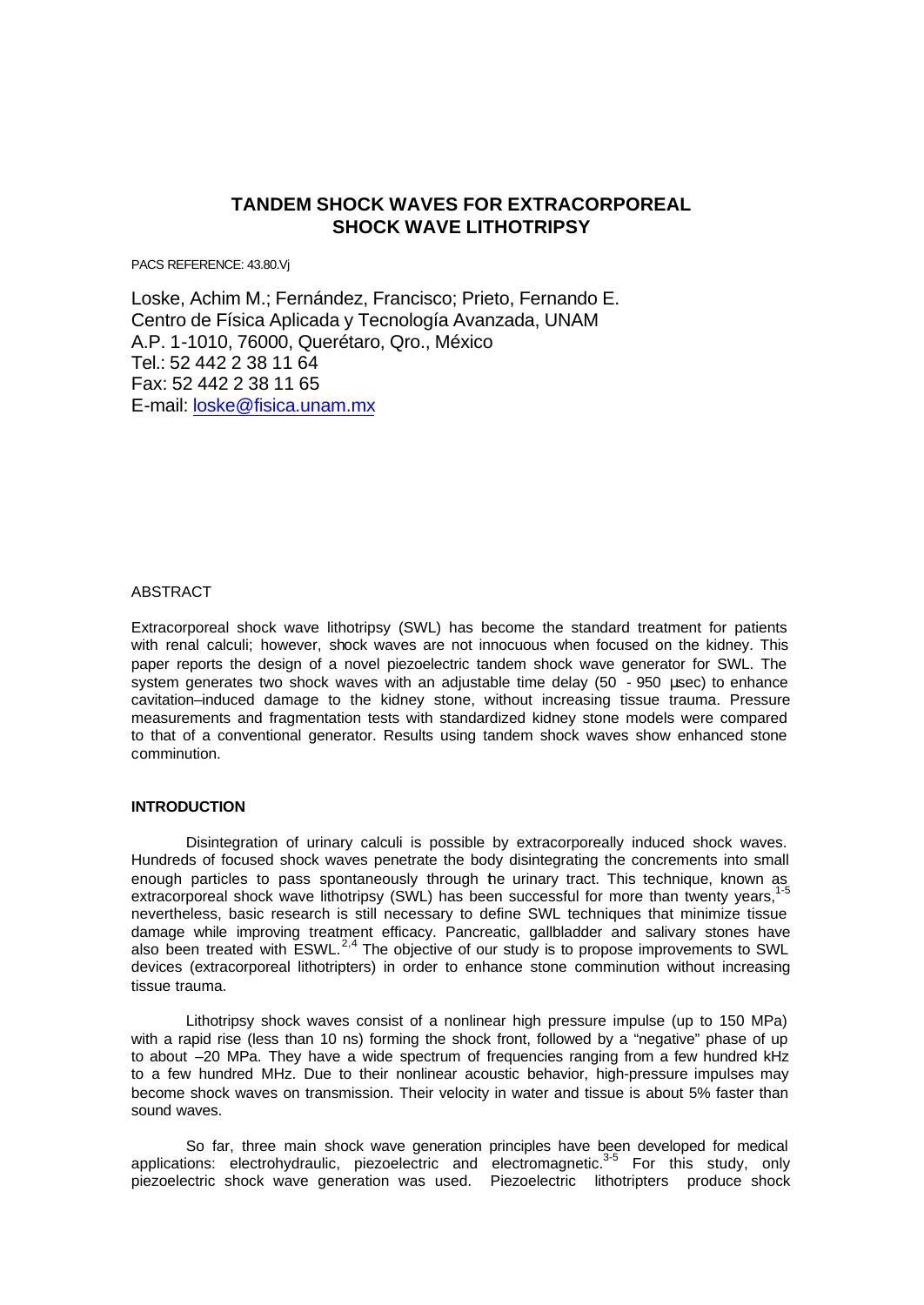waves by a fast DC high voltage (5 - 10 kV) discharge through a set of about 3000 piezoelectric crystals. The crystals change their external dimensions because of the electric discharge, producing a compression wave in water. Tensile or "negative" pressure results fom the return of the crystals to their original shape. Focusing of the energy is obtained by spherical alignment of the piezoelectric crystals. This is necessary to achieve maximum energy at a small volume, ensuing minimal tissue damage. Shock wave coupling is achieved by a water cushion together with coupling ultrasound gel (Fig. 1). Water is degassed to remove dissolved air and microscopic bubbles which absorb shock wave energy due to acoustic mismatch. To localize the stone, Xray or ultrasound imaging systems are used. Details on piezoelectric lithotripters are given elsewhere. $2-5$ 

Kidney stones fracture mainly due to cavitation, internal crystalline-matrix layer separation, and spalling around the stone.  $6-8$  A cloud of cavitation bubbles is generated in the vecinity of the focus *F* by the tensile phase following the positive peak of each shock wave. It also may appear by reflection of the shock wave at the concretion. These bubbles expand in about 50 - 100 μs, stabilize for  $200 - 500$  μs, and finally collapse, creating stone-damaging high energy secondary shock waves and high velocity (up to 300 m/s) microjets of fluid.  $9-13$  The larger the bubbles grow, the more violent their



collapse will be. Several authors have shown that if a second shock wave is sent during or shortly after the stable phase of these bubbles, their collapse can be intensified, enhancing stone damage significantly. So far this has been tested using either two electrohydraulic shock wave generators facing each other or using composite reflectors for electrohydraulic lithotripters;<sup>14-21</sup> however, retrofitting a second shock wave generator or composite reflectors on an electrohydraulic lithotripter may be complicated or expensive.

We designed and tested a novel piezoelectric tandem shock wave generator capable of producing two shock waves at an adjustable delay between 50 and 950 μs. An important feature of this highly versatile system is the possibility of varying the amplitude of each shock wave independently as well as changing the phase. Inverted pressure waveforms that start with a tensile pulse followed by a compressive one, can be generated independently, switching the system to "inverse mode." Pressure measurements and standardized kidney stone model disintegration tests obtained with the tandem system at different settings were compared with that of the conventional lithotripsy system.

### **MATERIAL AND METHODS**

The electric circuit of a *Piezolith 2300* (Wolf GmbH, Knittlingen, Germany) lithotripter was modified. Conventional piezoelectric shock wave generators (Fig. 2) only have one capacitor charging system and one spark gap (SG). Figure 3 shows the tandem system, consisting of two independent high voltage power supplies charging two 0.5 μF capacitors (C1 and C2). Both capacitors remain charged until their spark gap (SG1 or SG2) is fired. This is achieved sending a



Fig. 2. Simplified diagram of the conventional piezoelectric generator.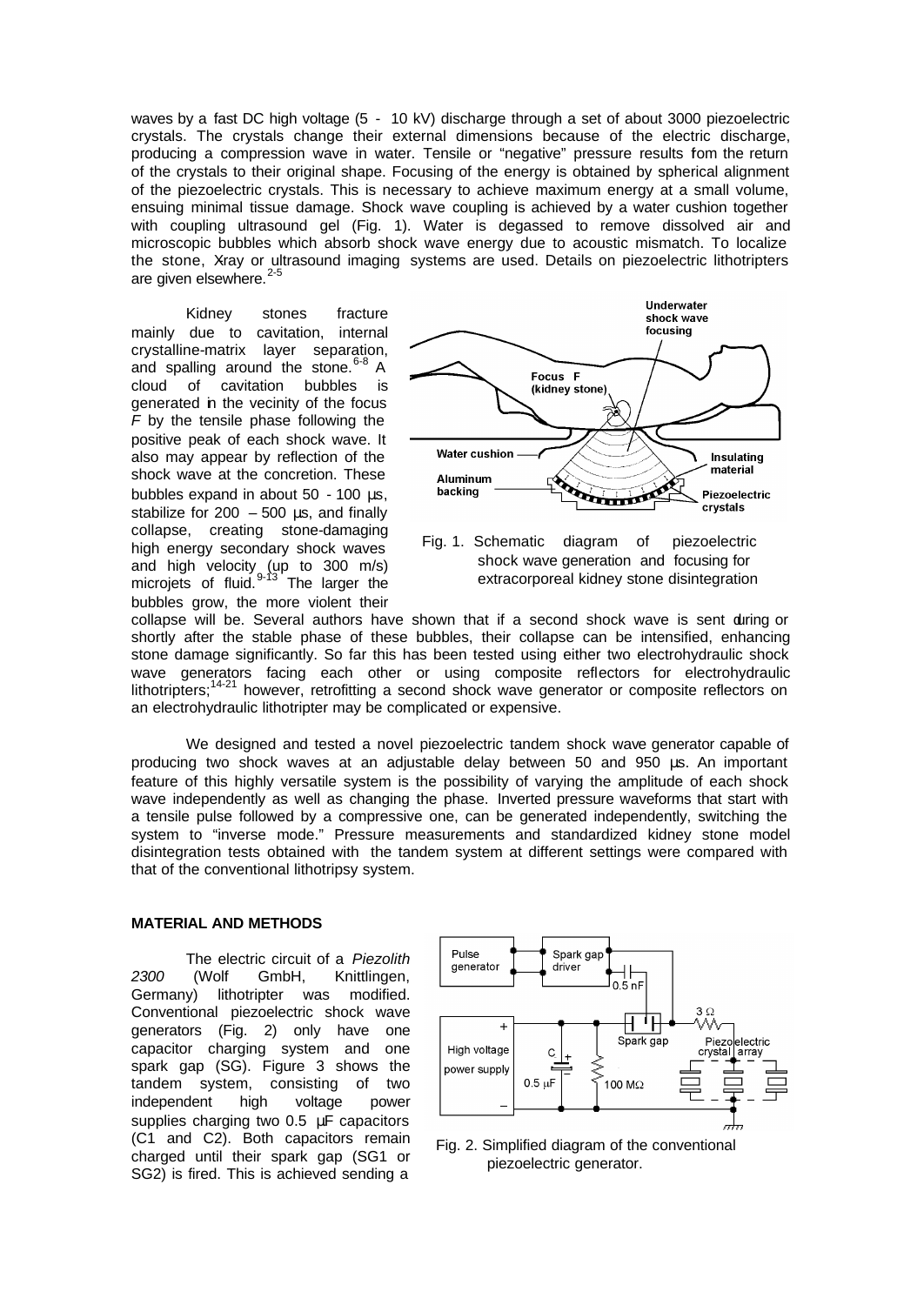12 kV low current pulse to fire the trigger electrode (TE1 or TE2) of each spark gap, inducing electric breakdown between main electrodes and discharging either C1 or C2 through the piezoelectric array.



Fig. 3. The novel tandem shock wave generator

The tandem circuit may be operated in manual or repetition mode. Repetition mode offers either conventional or tandem shock wave generation at an adjustable time delay between 50 and 950 μs. Conventional lithotripter pulses, followed by phase inverted pulses, or vice versa, may be selected (Fig. 4). Either two conventional or two inverted shock waves can be generated at the desired delay. Since for experimental purposes the complete lithotripter was not needed, only the shock wave generator was mounted on a bench and a cylindrical 45 cm high Lucite water tank placed on top of it. An XY-Z positioner was used to fasten the pressure gauge or a kidney stone model at the focus *F*.

Pressure waveforms were registered at *F* with polyvinylidene difluoride (PVDF) needle hydrophones (Imotec GmbH, Würselen, Germany) and fed into a digital oscilloscope (Tektronix, Inc., Beaverton, OR, USA, model 2430A). Water temperature, water level and discharge voltage were set to 25 °C, 44 cm and 7.5 kV, respectively. Ten pressure waveforms were obtained with the conventional single pulse system and ten records were registered at each time delay with the dual-phase system. All pressure measurements were done using the manual mode.

Three standardized (30 x 30 x 14.3  $\pm$  0.1 mm) rectangular kidney stone models (High Medical Technologies, Kreuzlingen, Switzerland) were exposed, one by one, to 600 shock waves at each delay, centering them horizontally at the focus *F* of the piezoelectric array. The fragmentation efficiency coefficient, defined as *F = 100(W<sup>i</sup> – Wf)/W<sup>i</sup>* was obtained selecting 17 different delays. W<sub>i</sub> and W<sub>f</sub> are the average initial and the average final (shock wave-exposed) model weights. Models were saturated in water for 10 minutes before shock wave application.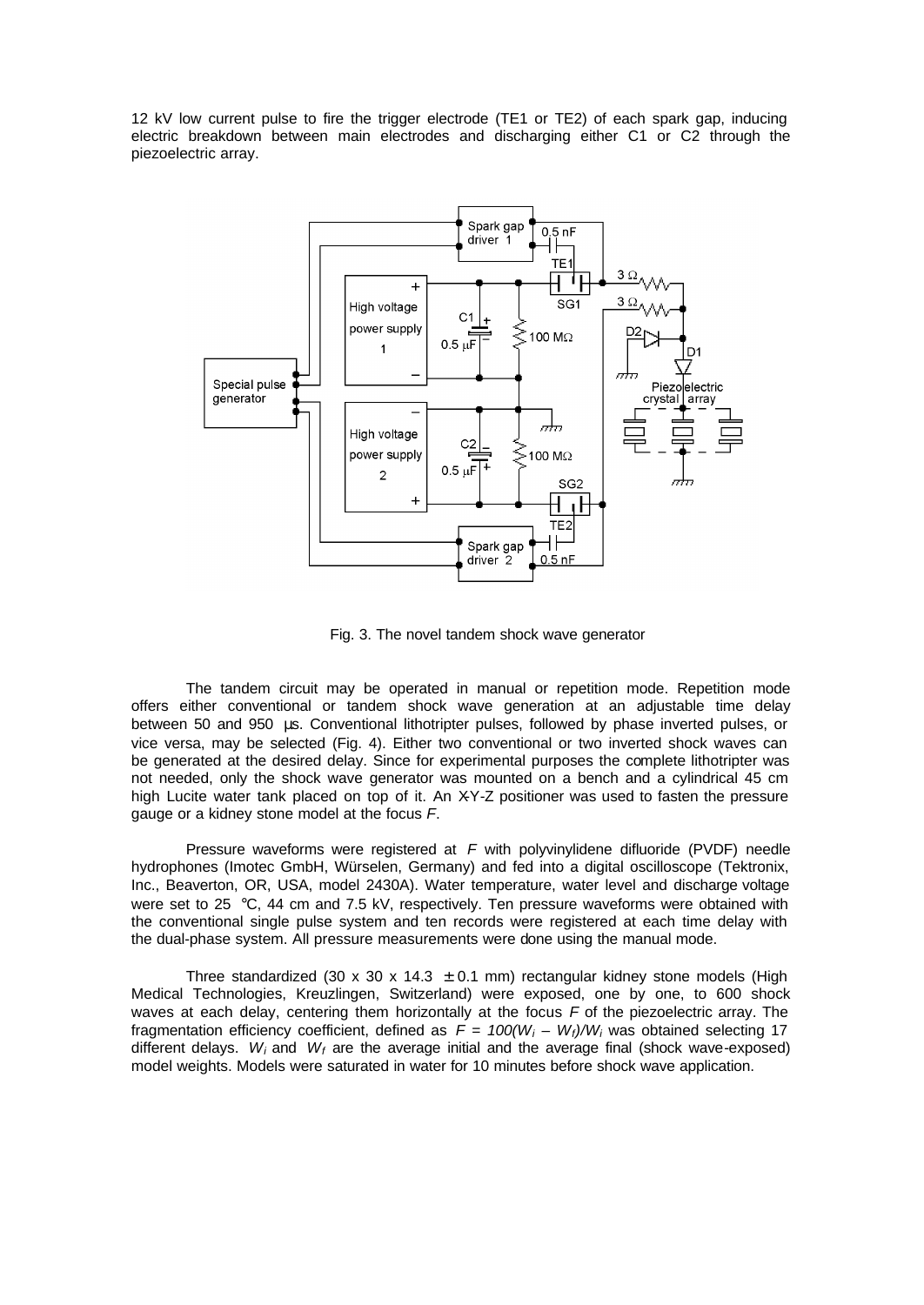

Fig. 4. Pressure waveform obtained at the focus of a) the conventional, and b) and c) the novel tandem shock wave generator at a delay of 400 and 500 μs, respectively. SG1 and SG2 correspond to the instant when the first and second spark gap was fired.



## (c)

#### **RESULTS**

Average amplitudes of the positive and negative peak obtained with the conventional single shock wave system were about 38 and –18 MPa respectively. No statistically significant difference ( $p \le 0.01$ ) was obtained between these values and the amplitudes of the first shock wave when using tandem shock wave generation at any delay. The amplitudes of the positive and negative pressure peaks of the second shock wave (about 32 and –15 MPa) were always significantly lower ( $p \le 0.01$ ) than those corresponding to the first shock wave. Figure 4a shows a typical lithotripter shock wave obtained at *F* with the conventional system. Figure 4b and c correspond to tandem shock waves generated at a delay of 400 and 500 μs, respectively. For simplicity, the spark gap discharge signals seen on the screen of the oscilloscope are indicated only as vertical dotted lines. All shock waves reached the hydrophone approximately 230 μs after the spark gaps were fired. This time corresponds to a shock wave velocity of about 1500 m/s.

Fragmentation efficiency is shown in Figure 5. Increased efficiency was obtained at a delay of 350 μs. This is about 23% higher than the efficiency observed for the double number (1200) of conventional single lithotripter pulses.

### **DISCUSSION**

Our results show that tandem shock wave generation at a delay of 350 μs increases stone phantom disintegration efficiency. We believe this to be due to enhanced cavitation. A 350 μs delay is in accordance with bubble collapse times reported by other authors.<sup>22</sup> No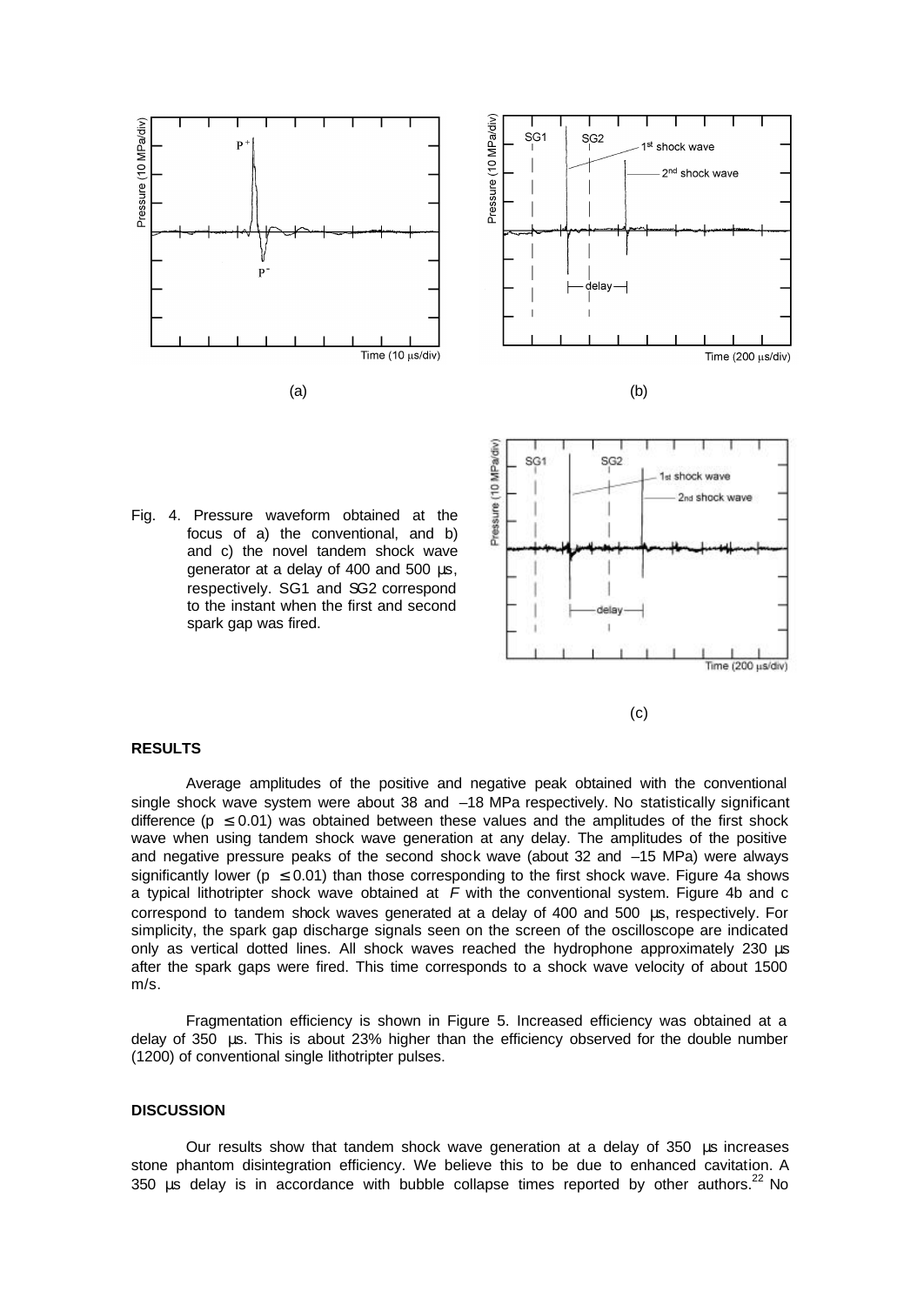statistically significant difference was obtained for the disintegration efficiency at 350, 400, and 450 μs. At these delays the second positive pressure wave seems to accelerate bubble collapse, intensifying damage to the stone phantoms. If the second positive peak arrives after bubble collapse, no additional damage is produced to the models. At delays between 100 and 250 μs the second shock wave apparently arrives during the growing phase of the bubbles generated by the first shock wave. Because of this, bubbles collapse before reaching their maximum size and damage is reduced, being even lower than using the conventional system.

We suppose that since the bubble cloud produced by the passage of the first shock wave is still present as the



Fig. 5. Fragmentation efficiency of rectangular kidney stone models exposed to 600 tandem shock waves generated at 7.5 kV. The dotted line corresponds to the fragmentation efficiency obtained with 1200 single (conventional) shock waves.

second shock wave arrives, the second positive and negative pressure amplitude is always smaller than the first.

More experiments using different kidney stone models as well as *in vivo* models will be helpful to decide whether tandem shock wave generation should be used for SWL. Due to its versatility, the tandem shock wave generator described here could also be very useful as a research device to increase knowledge of stone fragmentation mechanisms. Since shock wave cytotoxicity is related to cavitation, this system could also be used for research in oncology,  $\frac{1}{2}$  shock wave mediated macromolecule delivery,<sup>23</sup> and during exposure of isolated microorganisms to shock waves.<sup>24</sup>

A concern about tandem shock waves for SWL could be cavitation-induced tissue damage; however, other authors have shown that bubble collapse *in vivo* is less violent than in water, because bubble expansion is constrained by the tissue.<sup>25</sup> In contrast to other tandem shock wave systems that have been proposed, our circuit could be installed in clinical piezoelectric lithotripters at relatively low cost.

### **ACKNOWLEDGEMENTS**

The authors acknowledge technical assistance by Edgar and Arturo Méndez. They would also like to thank Helmuth Busch and Mario Granizo for advice. The *Piezolith 2300* shock wave generator was donated to our laboratory by *Dewimed S.A. de C.V.*

### **REFERENCES**

- 1. Chaussy C, Brendel W, Schmiedt E. Extracorporeally induced destruction of kidney stones by shock waves. Lancet 1980: 2; 1265.
- 2. Loske AM, Prieto FE. Shock Waves in Medicine: Commented Bibliographical Database. Mexico City. Coordinación de la Investigación Científica, UNAM 1995. ISBN 968-36- 4466-X.